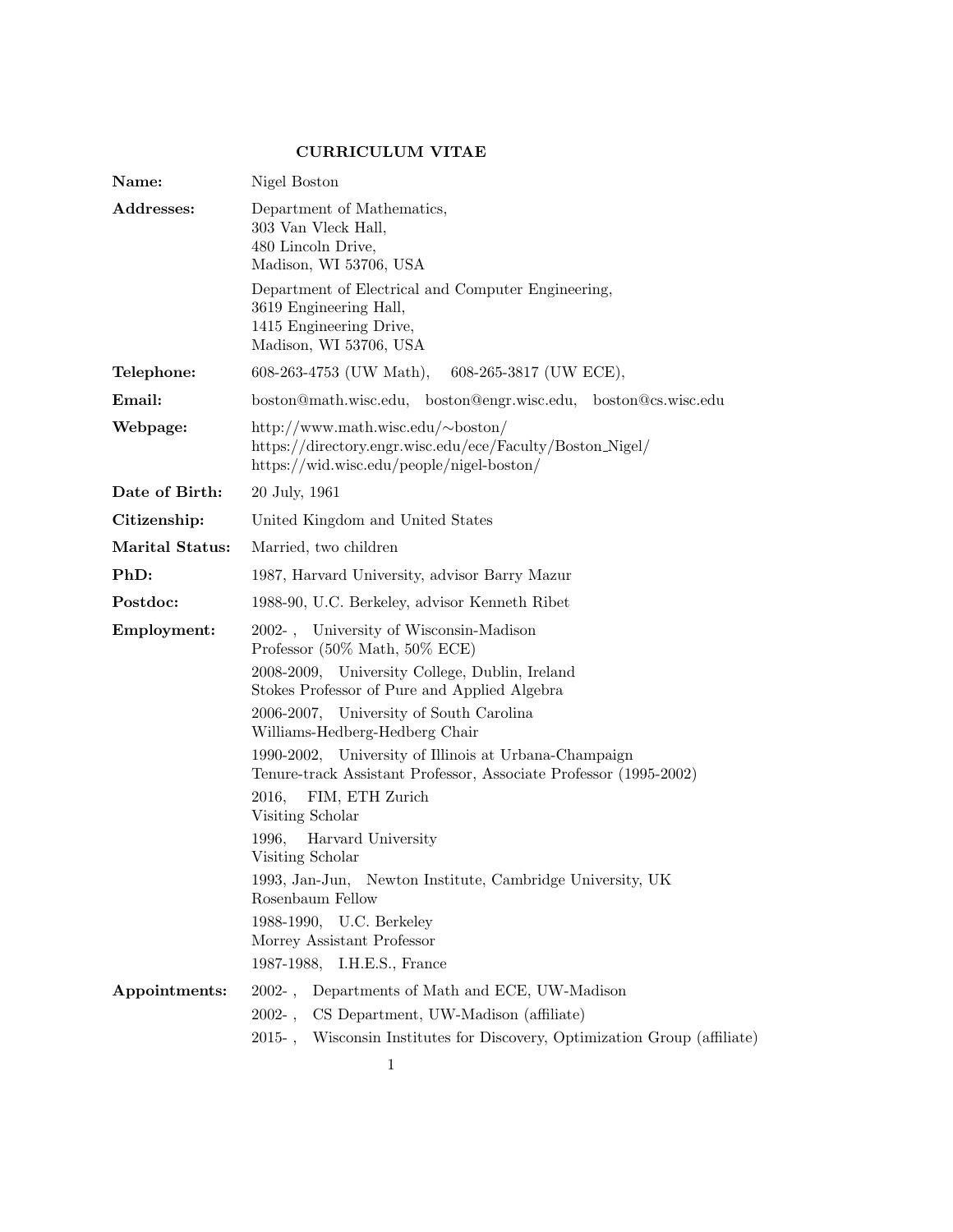| ٠, |  |
|----|--|
|    |  |

|                   | Professor, Maths Sciences, UC Dublin (visiting from 2009)<br>$2008 - 2009,$      |
|-------------------|----------------------------------------------------------------------------------|
|                   | $2008 - 2009$ ,<br>Claude Shannon Institute, UC Dublin (affiliate from 2009)     |
|                   | 2008-2009,<br>Complex and Adaptive Systems Laboratory, UCD                       |
|                   | 2006-2007,<br>Department of Math, Univ. of South Carolina                        |
|                   | USC Industrial Math Institute<br>$2006 - 2007$ ,                                 |
|                   | Department of Mathematics, UIUC (adjunct from 2002)<br>1990-2002,                |
|                   | Coordinated Science Laboratory, UIUC (adjunct from 2002)<br>$1999 - 2002$ ,      |
|                   | Beckman Institute, UIUC<br>1999-2002,                                            |
|                   | 1999-2004, UIUC ECE Department affiliation                                       |
| <b>Education:</b> | 1983-1987, Harvard University<br>Ph.D. 1987, A.M. 1984                           |
|                   | 1979-1983, Cambridge University, England                                         |
|                   | Certificate of Advanced Study in Mathematics, 1983                               |
|                   | B.A. with 1st class honours in mathematics, 1982 (became M.A. 1986)              |
| Awards:           | 2012-, Inaugural AMS Fellow                                                      |
|                   | Simons Fellow<br>2015-2016,                                                      |
|                   | 2015-, Senior Member, IEEE                                                       |
|                   | 2008-2009,<br>Stokes Professorship (Science Foundation of Ireland)               |
|                   | $2006 - 2007$ ,<br>Williams-Hedberg-Hedberg Professorship, USC                   |
|                   | UW Vilas Associates Award<br>2006-2008,                                          |
|                   | 1995-1998,<br>UIUC University Scholar                                            |
|                   | 1994-1996,<br>Alfred P. Sloan Foundation Fellow                                  |
|                   | 1995-1996,<br>Helen Corley Petit Professorship                                   |
|                   | Finalist, Oakley-Kunde Award for Undergraduate Education<br>1995,                |
|                   | Arnold O. Beckman Research Award<br>Spring $1995$ ,                              |
|                   | 1993-1994, Center for Advanced Study, Urbana (one semester)                      |
|                   | 1993, Jan-Jun, Rosenbaum Fellowship, Cambridge Univ.                             |
|                   | 1986-1987,<br>Sloan Doctoral Dissertation Fellowship                             |
|                   | Lounsbery and Wang Fellowships, Harvard<br>1983-1984,                            |
| Grants:           | NSF & DOE AMPS grant, $$220,000$ , PI<br>2017-2019,                              |
|                   | 2017-2019,<br>UW2020 Math Institute, \$145,000, co-PI                            |
|                   | 2017-2020,<br>NSF TRIPODS Inst. for Data Science, \$1,500,000 (PI S. Wright)     |
|                   | NSF RTG in Alg Geom, Appl Alg, and Number Thy, \$2,000,000, PI<br>$2015 - 2020,$ |
|                   | Simons Fellow,<br>$2015 - 2016,$<br>\$98,250, P1                                 |
|                   | 2011-2017,<br>DIMACS Special Focus on Cybersecurity, \$699,000 (PI R. Wright)    |
|                   | SFI RFP grant, UCD, \$166,000 direct (forced to decline), PI<br>$2009 - 2013,$   |
|                   | Stokes Professorship start-up, UCD, \$75,000, PI<br>2008-2009,                   |
|                   | NSA grant, UW, \$60,000, PI<br>$2009 - 2011,$                                    |
|                   | NSF RTG grant, UW, \$1,300,000, (PI K.Ono)<br>2009-2014,                         |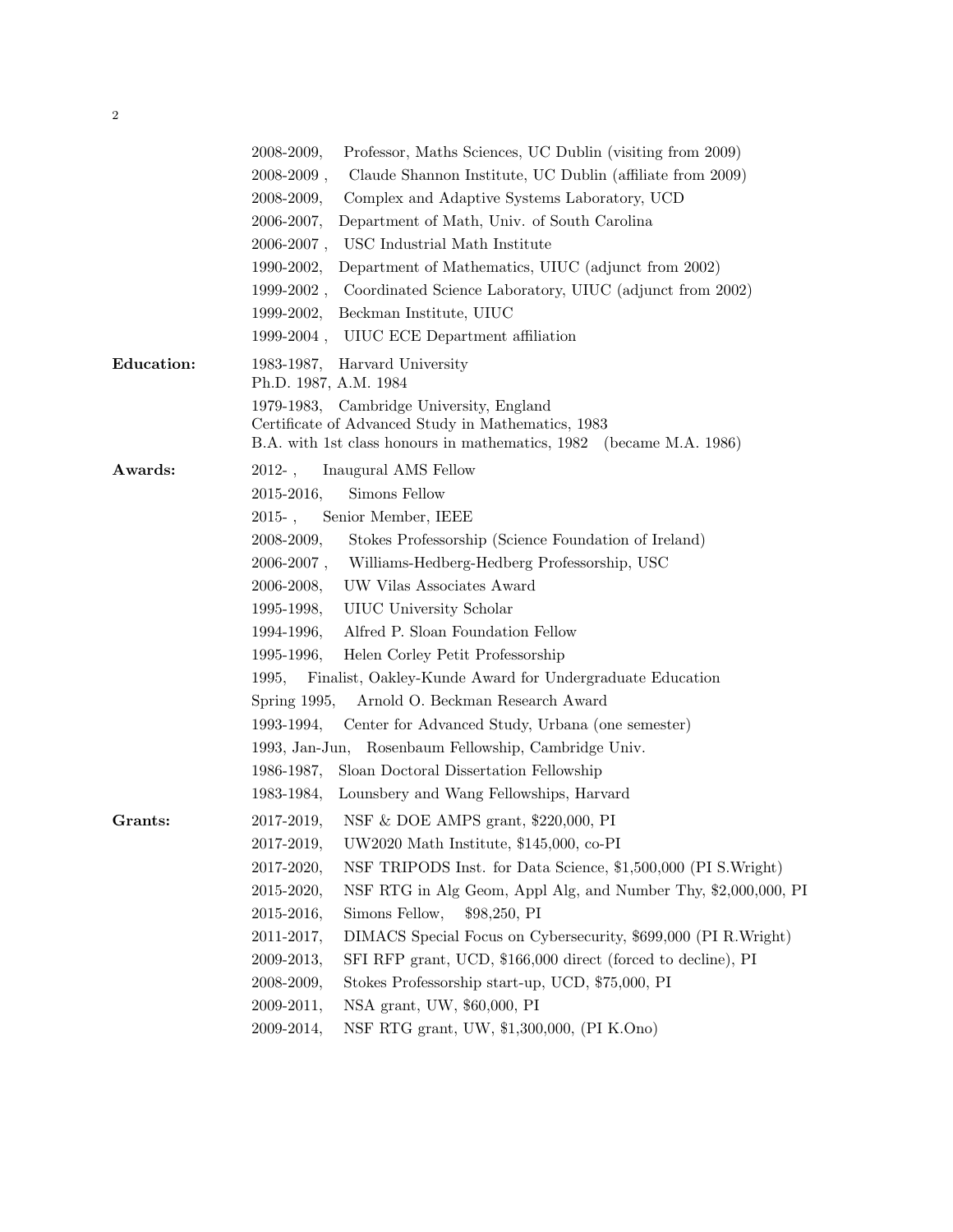|                 | UW Graduate School Award "A novel invariant for video tracking<br>2008-2009,<br>in camera sensor networks," \$64,500, PI, co-PIs C.Dyer (UW CS) and Y.H.Hu (UW ECE)                               |
|-----------------|---------------------------------------------------------------------------------------------------------------------------------------------------------------------------------------------------|
|                 | Williams-Hedberg-Hedberg fund, USC, \$25,000, PI<br>$2006 - 2007$ ,                                                                                                                               |
|                 | 2006-2008,<br>UW Vilas grant, \$83,600, PI                                                                                                                                                        |
|                 | NSF TF grant "Message-passing algorithms: from practice<br>2005-2008,<br>to theory and back to practice," \$209,500 (UW portion) PI, UIUC ECE PI<br>R.Koetter, co-PI P.Vontobel (Hewlett-Packard) |
|                 | NSF MSPA-MCS grant "Face recognition using integral invariants"<br>2004-2008.<br>and cryptology," \$500,000, PI, co-PIs C.Dyer (UW CS) and Y.H.Hu (UW ECE)                                        |
|                 | NSF DMS grant "Tree representations and probabilistic zeta<br>2003-2006,<br>functions," \$64,000, PI                                                                                              |
|                 | 2003-2007, Cluster Enhancement "Optimization of algorithms and applications,"<br>\$56,000, PI, co-PIs R.Nowak (UW ECE) and S.Wright (UW CS)                                                       |
|                 | 2003-2004, Graduate School Fall Competition "Biologically motivated method for<br>human face recognition", \$27,000, PI, co-PI Y.H.Hu (UW ECE)                                                    |
|                 | 2002-, UW Computational Sciences Cluster start-up \$126,000, PI                                                                                                                                   |
|                 | 2000-2003, Motorola Communications Center grant "Security of elliptic curve<br>cryptosystems," \$270,000, PI, co-PI R.Blahut (UIUC ECE)                                                           |
|                 | 2000-2003, NSF CRCD grant "A cryptography center for research and education,"<br>\$546,700, PI, co-PIs R.Blahut (UIUC ECE) and S.H.Teng (UIUC CS)                                                 |
|                 | 2000-2003, UIUC-CNRS collaboration \$100,000 PI, co-PIs I.Duursma (UIUC Math),<br>F.Morain (CNRS), and P.Solé (CNRS)                                                                              |
|                 | 1999-2003,<br>NSF DMS grant "The unramified Fontaine-Mazur conjecture," \$90,000, PI                                                                                                              |
|                 | NSF DMS grant "Special year in number theory," \$60,000, PI<br>$1999 - 2001,$                                                                                                                     |
|                 | $1999 - 2001,$<br>CRI grant "Cryptography, coding theory, and arithmetic geometry,"<br>$$100,000,$ PI, co-PI R.Blahut (UIUC ECE)                                                                  |
|                 | BSF award (US-Israel) "Positively finitely generated groups and zeta<br>$1998 - 2001,$<br>functions," co-PI, PI A.Mann (Hebrew University)                                                        |
|                 | 1996-1999,<br>NSF DMS grant "Group theory methods in number theory," \$60,000, PI                                                                                                                 |
|                 | Helen Corley Petit Professorship, \$10,000, PI<br>1995-1996,                                                                                                                                      |
|                 | 1994-1996,<br>Alfred P. Sloan Foundation grant, \$30,000, PI                                                                                                                                      |
|                 | 1993-1996,<br>NSF DMS grant "Galois representations and applications," \$50,000 PI                                                                                                                |
|                 | NSF-DMS grant, "Explicit deformations of Galois representations," \$40,000 PI<br>1990-1993,                                                                                                       |
| Patents:        | US patent number 7646918 for "Summation invariant and its application to<br>3D face recognition", with W.Y.Lin and Y.H.Hu.                                                                        |
| Thesis:         | Deformation theory of Galois representations, Harvard, 1987                                                                                                                                       |
| Specialization: | Algebraic number theory, group theory, arithmetical geometry,<br>computer algebra systems, coding, cryptography, interdisciplinary mathematics                                                    |
| Ph.D. students: | Gebhard Boeckle (1995), W3 Professor, Heidelberg, Germany<br>David Ose (1995), NSA<br>Walter Dabrowski (1996), actuary<br>Judy Walker (1996), Aaron Douglas Professor, Univ. of Nebraska          |

3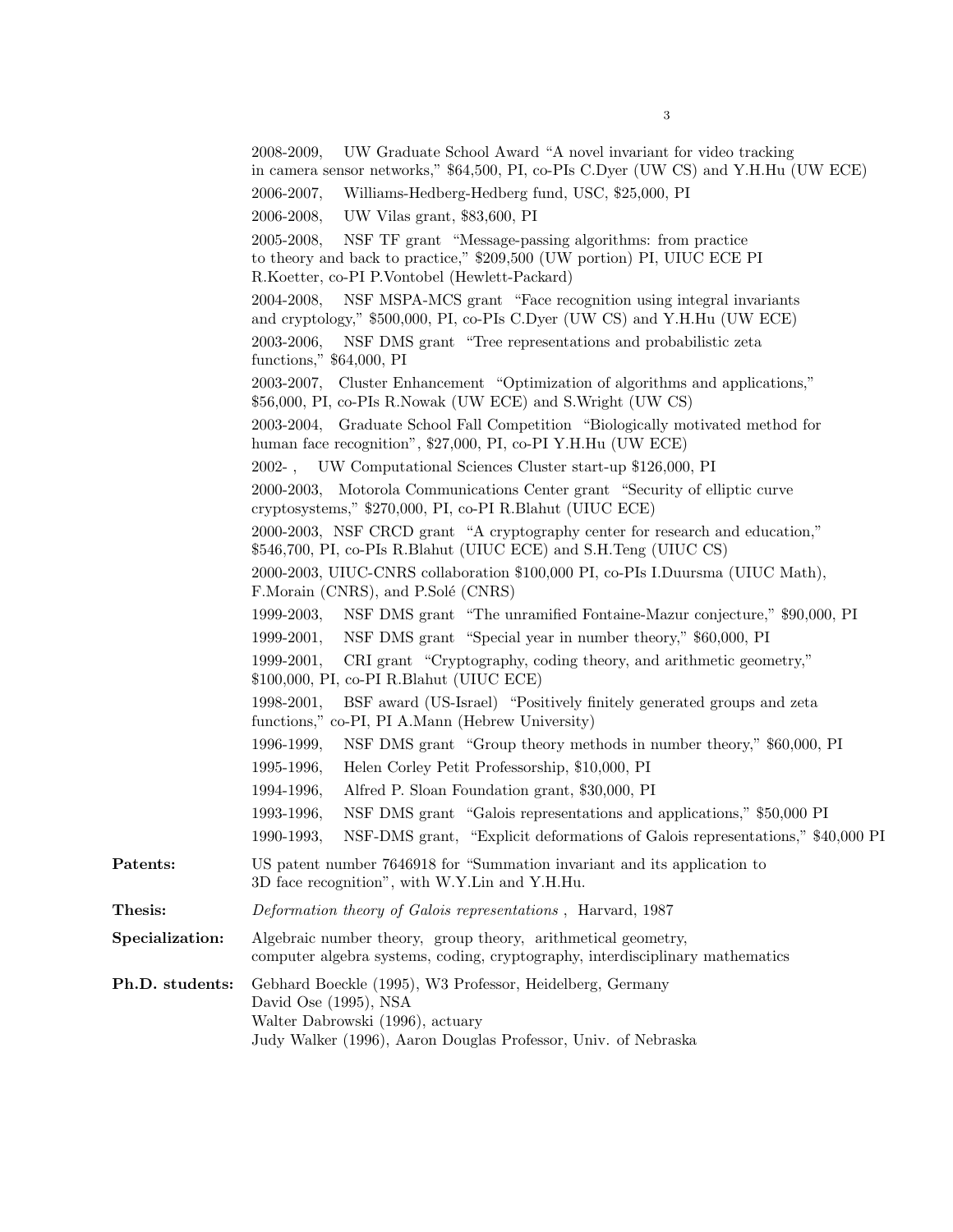Yihsiang Liow (1997), assoc prof of CS, Columbia College Boris Iskra (1998), instructor, Oregon State Univ. Sharon Brueggeman (1999) Darrin Doud (1999), prof, Brigham Young Univ. David Perry (1999), NSA Doug Kuhlman (2000), ARRIS, Libertyville, IL Mark Bauer (2001), assoc prof, U. Calgary, Canada Thomas Kuhnt (2002), Hdi Global SE Mona Musa (2003), lecturer, Santa Clara University Michael Bush (2004), assoc prof, Washington and Lee Univ. Bogdan Petrenko (2004), assoc prof, Eastern Illinois Univ. Bret Benesh (2005), prof, St. John's University You-Chiang Yi (2005) Qian Zhang (2005), Microsoft Research John Jossey (2006), quant, FINCAD Wei-Yang Lin (2006), prof, CS dept, Cheng Chung Univ, Taiwan Nadya Markin (2006), postdoc, Nanyang Tech. U., Singapore Matthew Darnall (2008), director, Element Capital Management Christopher Holden (2008), assoc prof, Univ. New Mexico Mehmet Haluk Sengun (2008), lecturer, Univ. of Sheffield, UK Jay Wierer (2008), assoc prof, Milwaukee School of Engineering Harris Nover (2009), Google Meghan DeWitt (2011), asst prof, St. Thomas Aquinas College Jonathan Blackhurst (2011), NSA David Conti (2012), researcher, RobArt, Austria Rachel Davis (2013), lecturer, UW-Madison Ting-Ting Nan (2015), Google Kejia Wang (2016), postdoc, Ocean Networks Canada Zach Charles (2017), postdoc, ECE dept, UW-Madison Brandon Alberts (2018), postdoc, U. Connecticut Storrs Jing Hao (2018), postdoc, Georgia Tech Wil Cocke (2019), army officer Yuan Liu (2019), postdoc, U. Michigan Former Masters students: Alison Champion, Madhav Chandrasekher, Steve Harding, Sirin Nitinawarat, and Jake Wallace. Current Ph.D. students: Vefa Goksel, Ryan Julian, Woojin Kim, and Julia Lindberg. Postdoctoral advisees: Marcin Mazur, Pascal Vontobel, Rafe Jones, Zev Klagsbrun, and Daniel Pimentel-Alarcon.

Initiatives: Applied Algebra Days (co-initiator and organizer of 1st, 2nd, and 3rd)

4

SC Palmetto Number Theory Series (co-initiator and organizer of 1st)

UW Wireless and Sensor Networks Consortium (founding director)

UW Face Recognition Group (CS, ECE, Math) (co-creator and PI)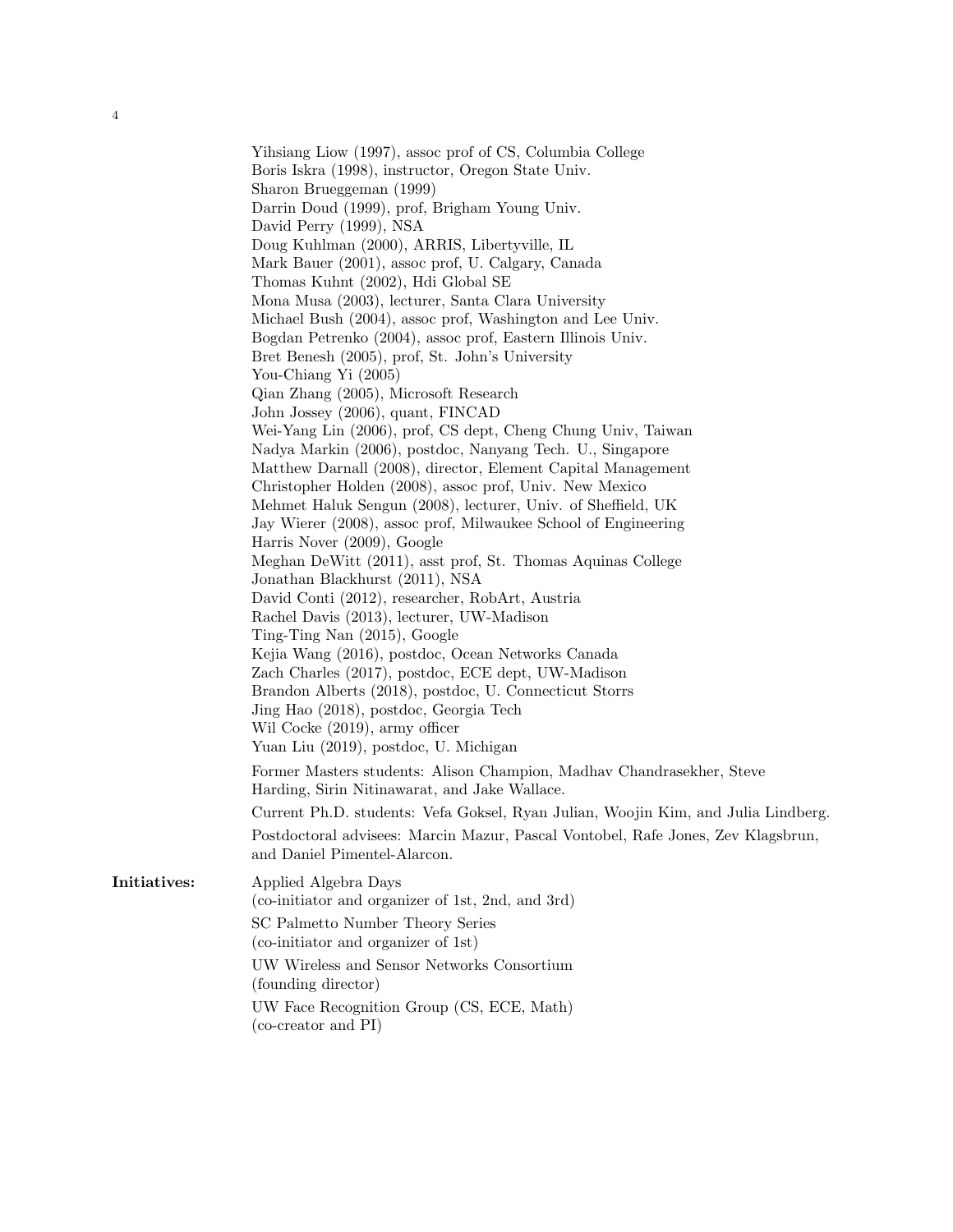Computational Sciences Lectures Series, UW

(initiator and organizer 2003-2007)

Co-creator of UCD-Nottingham joint meetings

Midwest Algebraic Number Theory Days

(creator and organizer of 1st , 4th, 10th, and 12th)

Greenwood-Trjitzinsky Prize Competitions for Undergraduates

(creator and chair/organizer of it for 7 years)

Midwest Arithmetical Geometry in Cryptography (MAGC) workshops (creator and organizer of 1st, 2nd, and 3rd)

Illinois Center for Cryptography and Information Protection (founding director)

UIUC Thursday number theory lunches (started and organized for 8 years)

UIUC Information protection seminars (started and organized for 2 years)

Algebraic number theory international preprint archives

(co-created and managed for 5 years)

Revision of Math 118 (quantitative reasoning) (and for distance learning) (introduced new approach and led team of TAs)

## Conferences (co-)organized:

2017, BIRS Meeting on Symmetries of Surfaces, Maps, and Dessins

2016, ICERM Cybersecurity conference

2016, 3rd Applied Algebra Day

2015, DIMACS Post-quantum Crypto Conference

2014, 2nd Applied Algebra Day

2013, BIRS Meeting on Dynamics over Finite Fields

2013, Number Theory, Group Theory, and Topology Day

2011, 1st Applied Algebra Day

2009, 12th Midwest Algebraic Number Theory Day

2009, 2nd UCD-Nottingham, number theory meeting

2008, Public lectures by Simon Singh

2008, UCD-Nottingham number theory meeting

2007, Codes and Cryptography, Cirencester 2007 (program committee)

2007, AMS special session on applicable algebra, Davidson

2007, Sensor Networks and Beyond workshop

2006, 1st Palmetto Number Theory Seminar

2006, Vancouver Sequences and Codes meeting

2006, Oberwolfach Pro-p Galois Groups meeting

2005, 10th Midwest Algebraic Number Theory Day

2005, Trends in Wireless Communication workshop

2005, Quantum Computation workshop

2004, Optimization of Eigenvalues workshop

2004, Graphical Models workshop

2003, Computational Vision workshop

2001, 3rd MAGC conference

2001, coding theory sessions, Allerton meeting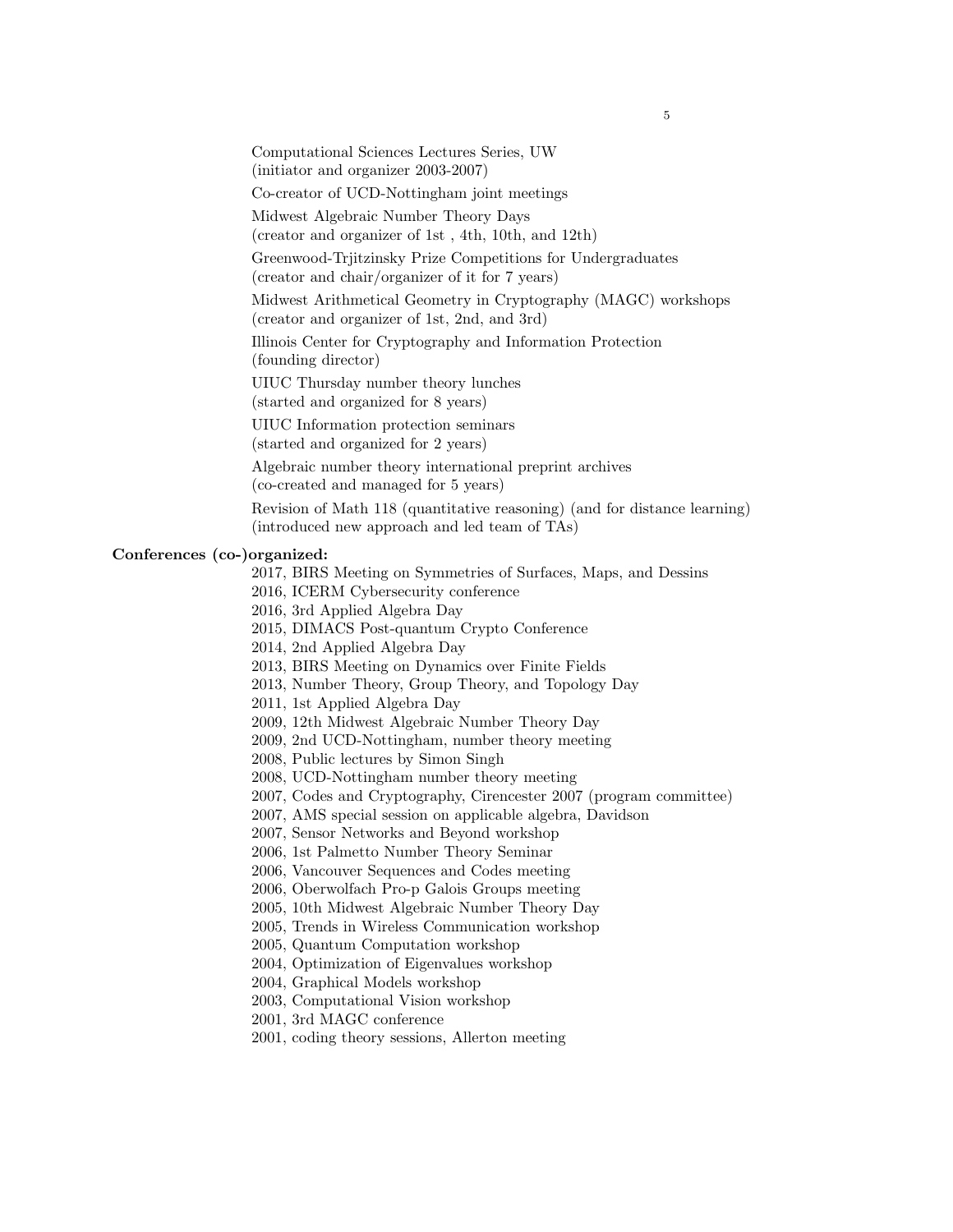|                        | 2000, 2nd MAGC conference<br>2000, CEPS data security session, CSL<br>2000, coding theory sessions, Allerton meeting<br>2000, Fermat's Last Theorem workshop<br>2000, Millennial Conference on Number Theory<br>1999, 1st MAGC conference<br>1999, AMS special session on Galois representations, UIUC<br>1997, coding theory sessions, Allerton meeting<br>1997, 4th Midwest Algebraic Number Theory Day<br>1995, AMS special session on number theory, Chicago<br>1993, 1st Midwest Algebraic Number Theory Day                                                                                                                                                                                                                                                                                                                                                                                                                                                                 |  |
|------------------------|-----------------------------------------------------------------------------------------------------------------------------------------------------------------------------------------------------------------------------------------------------------------------------------------------------------------------------------------------------------------------------------------------------------------------------------------------------------------------------------------------------------------------------------------------------------------------------------------------------------------------------------------------------------------------------------------------------------------------------------------------------------------------------------------------------------------------------------------------------------------------------------------------------------------------------------------------------------------------------------|--|
| Committees:            | Cornell Univ. Math Dept review, 2015<br>DIMACS Special Focus on Cybersecurity, 2011-17<br>ANTS11 Program Committee, 2013-14<br>Univ. Zurich Math Inst. review panel, 2011<br>Program Committee for Cirencester 2007 and 2011<br>Brigham Young Univ. Math Dept review, 2010<br>NSF DMS Committee of Visitors, 2010<br>DFG (Germany) review panels, 2010, 2013, 2016<br>ANTS9 and ANTS11 Program Committees, 2009-10, 2013-14<br>Numerous NSF panels, 1993-2017<br>International Advisory Board, Claude Shannon Institute, Ireland, 2006-08<br>Search Committee for new IMI Director, 2006-07<br>Interdisciplinary Faculty Advisory Committee, UW, 2005-08<br>Physical Sciences Research Committee, UW, 2003-06<br>Search Committee for new Math Chair, UIUC, 1999<br>Math Department Executive Committee, 1996-1998<br>Illinois MAA director-at-large, 1996-99<br>Search Committee for new Math Chair, UIUC, 1996<br>NSF posdoctoral fellowships in math sciences, 1993-97, 2008-9 |  |
| Refereeing:            | Annals of Math, Inventiones, IEEE Transactions in Information<br>Theory, IEEE Transactions in Computers, IMRN, Compositio, Journal<br>of Algebra, Journal of Number Theory, Crelle, Math Annalen,<br>Annales de l'Institut Fourier, CU Press, Math Nachrichten,                                                                                                                                                                                                                                                                                                                                                                                                                                                                                                                                                                                                                                                                                                                   |  |
| Editing:               | Editor (The Ramanujan Journal), 2019-<br>Editor (Journal of Group Theory), 2007-<br>Editor (Involve), 2006-<br>Co-editor of the Proceedings of the Millennial Conference<br>in Number Theory, UIUC, May 2000 (publ: A.K.Peters)                                                                                                                                                                                                                                                                                                                                                                                                                                                                                                                                                                                                                                                                                                                                                   |  |
| <b>Courses Taught:</b> | Computer Algebra Systems, Representation Theory, Cryptography, Algebraic<br>Geometry, Arithmetic Geometry in Coding Theory, Cryptography, and<br>Finance, Commutative Algebra, Quantitative Reasoning, Proof of Fermat's<br>Last Theorem, Mathematics for Elementary Teachers, Elliptic Curves,<br>Algebraic Number Theory, Signals and Systems, Group Theory, Class<br>Field Theory, Homological Algebra, Calculus (various levels), Linear<br>Algebra, Abstract Algebra, Elementary Number Theory, Topology,<br>Information Theory, Error-Correcting Codes,                                                                                                                                                                                                                                                                                                                                                                                                                     |  |
|                        |                                                                                                                                                                                                                                                                                                                                                                                                                                                                                                                                                                                                                                                                                                                                                                                                                                                                                                                                                                                   |  |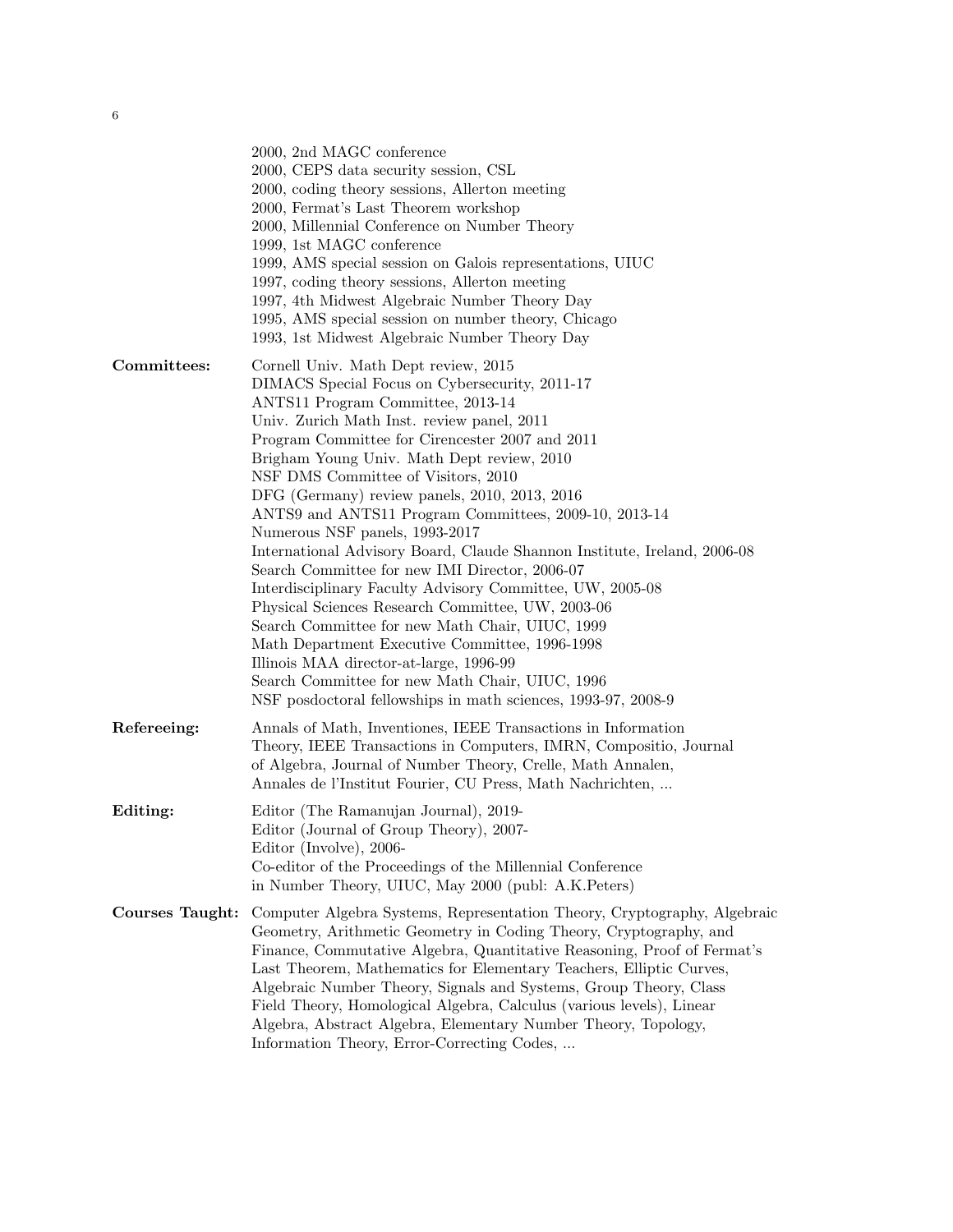## Recent Invited Lectures:<br>Aug 201

| Aug 2019             | Harbin, China        | Explicit number theory conference (declined)                                                      |
|----------------------|----------------------|---------------------------------------------------------------------------------------------------|
| Aug 2019             | Prague               | Prague Stochastics 2019 (declined)                                                                |
| Mar 2019             | Oberwolfach          | Contemporary coding theory                                                                        |
| Mar 2019             | Hawaii               | Arithmetic statistics conference (declined)                                                       |
| Feb 2019             | Florida State U.     | Math colloquium                                                                                   |
| Dec 2018             | <b>MATC</b>          | Math seminar talk                                                                                 |
| Apr 2018             | Boston, MA           | AMS session on number theory                                                                      |
| May 2017             | Edinburgh, UK        | Braids conference                                                                                 |
| Apr 2017             | UW-Milwaukee         | MAA sectional meeting plenary                                                                     |
| Dec 2016             | Columbia, SC         | PANTS conference plenary                                                                          |
| Dec 2016             | <b>USC</b>           | Math colloquium                                                                                   |
| Nov 2016             | <b>CUNY</b>          | Algebra and cryptography seminar                                                                  |
| Nov 2016             | <b>CUNY</b>          | Joint Columbia-CUNY-NYU number theory seminar                                                     |
|                      | Clemson              |                                                                                                   |
| Sep 2016<br>Aug 2016 | Lincoln, UK          | RTG lecture series (4 lectures on applied algebra)<br>Groups, rings, and automorphisms conference |
| Jun 2016             | Toronto              | Kumar Murty's 60th birthday conference (declined)                                                 |
| Jun 2016             |                      | Geometry and computation on groups and complexes confere                                          |
|                      | Newcastle, UK<br>AIM |                                                                                                   |
| May 2016             | <b>ETHZ</b>          | Arithmetic dynamics workshop                                                                      |
| Apr 2016             |                      | Number theory seminar                                                                             |
| Mar 2016             | Kyushu, Japan        | Cryptography seminar (declined)                                                                   |
| Mar 2016             | Kyushu, Japan        | Topology and number theory conference                                                             |
| Mar 2016             | Zurich               | Coding theory seminar                                                                             |
| Mar 2016             | <b>EPFL</b>          | Number theory seminar                                                                             |
| Feb 2016             | IHP, Paris           | Fundamental inequalities and lower bounds conference                                              |
| Feb 2016             | Arizona State U.     | Sunmarc conference plenary (declined)                                                             |
| Jan 2016             | U Mass Amherst       | Five colleges number theory seminar                                                               |
| Dec 2015             | Sheffield, UK        | Colloquium and number theory seminar                                                              |
| Dec 2015             | Newcastle, UK        | Algebra seminar                                                                                   |
| Sep 2015             | <b>UC</b> Dublin     | Seminar                                                                                           |
| Mar 2015             | MIT                  | Research Lab of Electronics seminar                                                               |
| Mar 2015             | Amherst, MA          | Five Colleges number theory seminar                                                               |
| Jan 2015             | UC Dublin            | Algebra seminar                                                                                   |
| Jan 2015             | Banff, Canada        | Mathematics of communications workshop (declined)                                                 |
| Nov 2014             | Greensboro, NC       | AMS special session (extended talk)                                                               |
| Sep 2014             | Eau Claire, WI       | AMS special session (extended talk)                                                               |
| Aug 2014             | Prague, Czech Rep.   | Algebraic statistics                                                                              |
| Aug 2014             | Oberwolfach          | Topology and number theory workshop                                                               |
| Apr 2014             | <b>UIUC</b>          | Communications group seminar                                                                      |
| Apr 2014             | EIU                  | Math colloquium                                                                                   |
| Sep 2013             | <b>MATC</b>          | Information theory talk                                                                           |
| Apr 2013             | Boulder, Colorado    | AMS special sessions (2 talks)                                                                    |
| Jan 2013             | Technion, Israel     | Conference in honor of Jack Sonn (declined)                                                       |
| Dec 2012             | Purdue Univ.         | Colloquium                                                                                        |
| Dec 2012             | Indiana Univ         | Algebra seminar                                                                                   |
| Nov 2012             | U Chicago            | Group theory seminar                                                                              |
| Nov 2012             | U Chicago            | Scientific and statistical computing seminar                                                      |
| Oct 2012             |                      | Monte Verita, Switz. Trends in Coding Theory meeting                                              |
| Oct 2012             | Allerton, IL         | Conference on Coding, Comm, Control (3 talks)                                                     |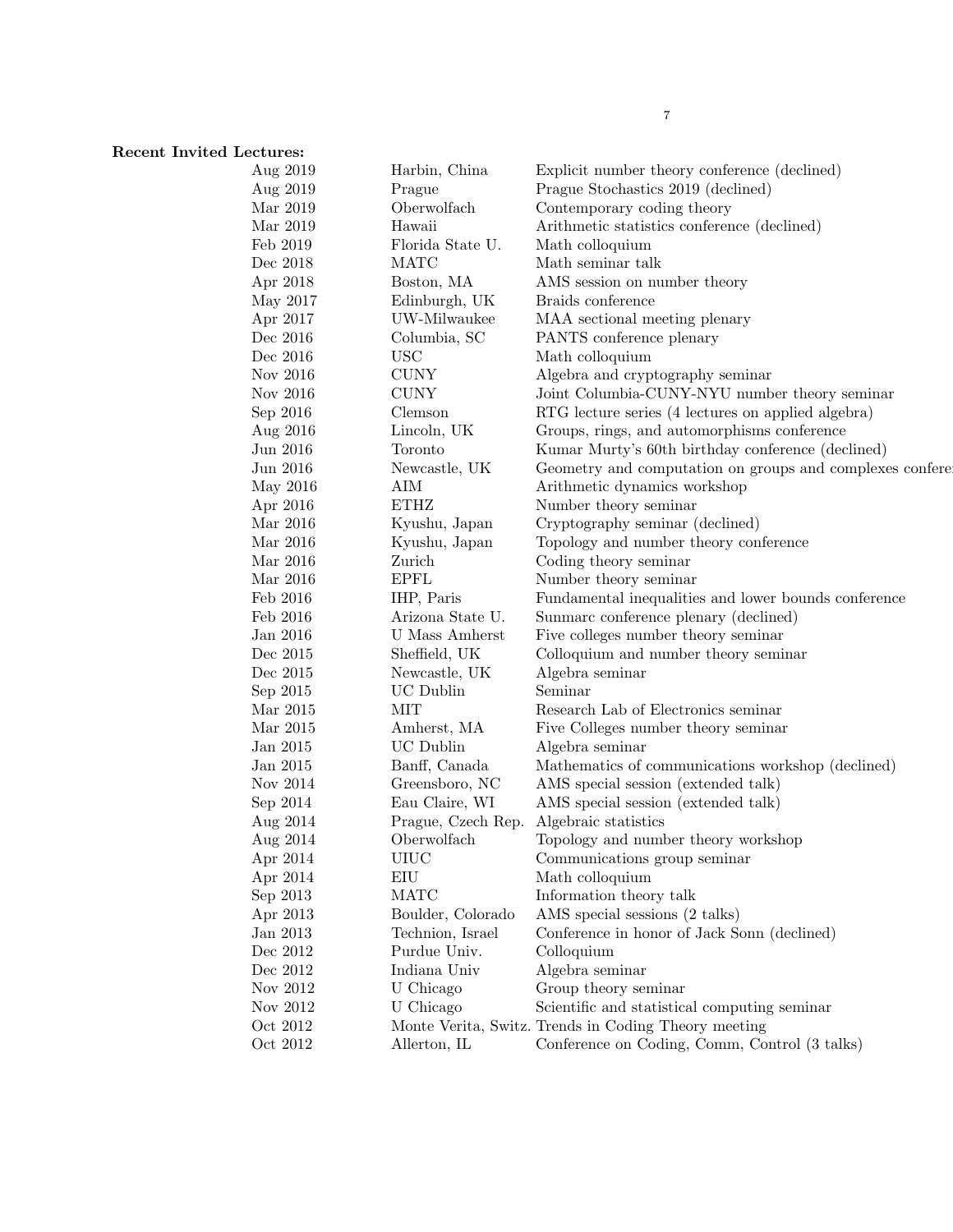| Sep 2012 | Oberwolfach         | Topology and number theory workshop                 |
|----------|---------------------|-----------------------------------------------------|
| Aug 2012 | Vienna, Austria     | Profinite groups meeting                            |
| Jun 2012 | Newcastle, UK       | Beauville surfaces meeting                          |
| Jun 2012 | <b>UC</b> Dublin    | Algebra seminar                                     |
| Apr 2012 | Arizona State Univ. | Colloquium and seminar                              |
| Jan 2012 | <b>Boston</b>       | AMS Sessions on math comp and on coding theory      |
| Nov 2011 | Dagstuhl            | Coding theory conference (declined)                 |
| Oct 2011 | Lincoln, NE         | AMS Sessions on coding theory and on number theory  |
| Sep 2011 | Costa Rica          | Series of lectures in honor of Galois' 200th anniv. |
| Aug 2011 | Banff               | BIRS workshop on network information theory         |
| Jul 2011 | Dublin, Ireland     | Number theory seminar                               |
| Jul 2011 | Birmingham, UK      | Geometric presentations conference                  |
| Apr 2011 | U. Penn.            | Algebra seminar                                     |
| Apr 2011 | Worcester, MA       | AMS Special Session on arithmetic topology          |
| Jan 2011 | New Orleans         | AMS Special Session on computational algebra        |
| Dec 2010 | Warwick U           | Mathematics colloquium                              |
| Dec 2010 | Warwick U.          | Electrical engineering colloquium                   |
| Aug 2010 | Oberwolfach         | Low-dimensional topology workshop                   |
| Jul 2010 | Newcastle, UK       | 7th IEEE IET CSNDSP (keynote speaker)               |
| Jun 2010 | U.Chicago           | Group theory seminar                                |
| Apr 2010 | Padova, Italy       | Group theory seminar                                |
| Mar 2010 | Texas A&M           | Groups and dynamics seminar                         |
| Mar 2010 | Austin, TX          | Number theory seminar                               |
| Mar 2010 | Austin, TX          | Colloquium                                          |
| Mar 2010 | <b>UIUC</b>         | Communications group seminar                        |
| Feb 2010 |                     | IEM, Essen, GermanyNumber theory seminar            |
| Jan 2010 | San Francisco       | Algebraic methods in signal processing session      |
| Dec 2009 | Galway, Ireland     | 3rd de Brun workshop on comp alg                    |
| Oct 2009 | Amherst, MA         | Five Colleges number theory seminar                 |
| Oct 2009 | Smith College       | McCoy Lecture                                       |
| Oct 2009 | Penn State          | Arithmetic and profinite groups AMS session         |
| Oct 2009 | Rutgers             | Lie theory/quantum math seminar                     |
| Aug 2009 | Queens U, Belfast   | Workshop on algebra, combinatorics, and dynamics    |
| Jun 2009 | Dublin              | Student summer institute                            |
| Jun 2009 | Besancon, France    | ALGOL conference series of lectures                 |
| Jun 2009 | Valencia, Spain     | Marty Isaacs birthday conference                    |
| May 2009 | Newcastle, UK       | Pure maths colloquium                               |
| May 2009 | London, UK          | Number theory seminar                               |
| May 2009 | Dagstuhl, Germany   | Algorithms and number theory seminar (declined)     |
| May 2009 | Tallaght, Ireland   | Pure maths colloquium                               |
| May 2009 | Cork, Ireland       | Workshop on Coding and Crypto                       |
| Apr 2009 | Oxford              | Grunewald's birthday conference                     |
| Mar 2009 | U Maynooth          | Colloquium                                          |
| Feb 2009 | Dublin              | 1st Irish Cryprography Day                          |
| Feb 2009 | Shannon Institute   | 2 day module on graph-based codes                   |
| Feb 2009 | U Warwick           | Number theory seminar                               |
| Feb 2009 | U Warwick           | Colloquium                                          |
| Feb 2009 | U Exeter            | Number theory seminar                               |
| Dec 2008 | Columbia, SC        | PANTS VIII conference plenary                       |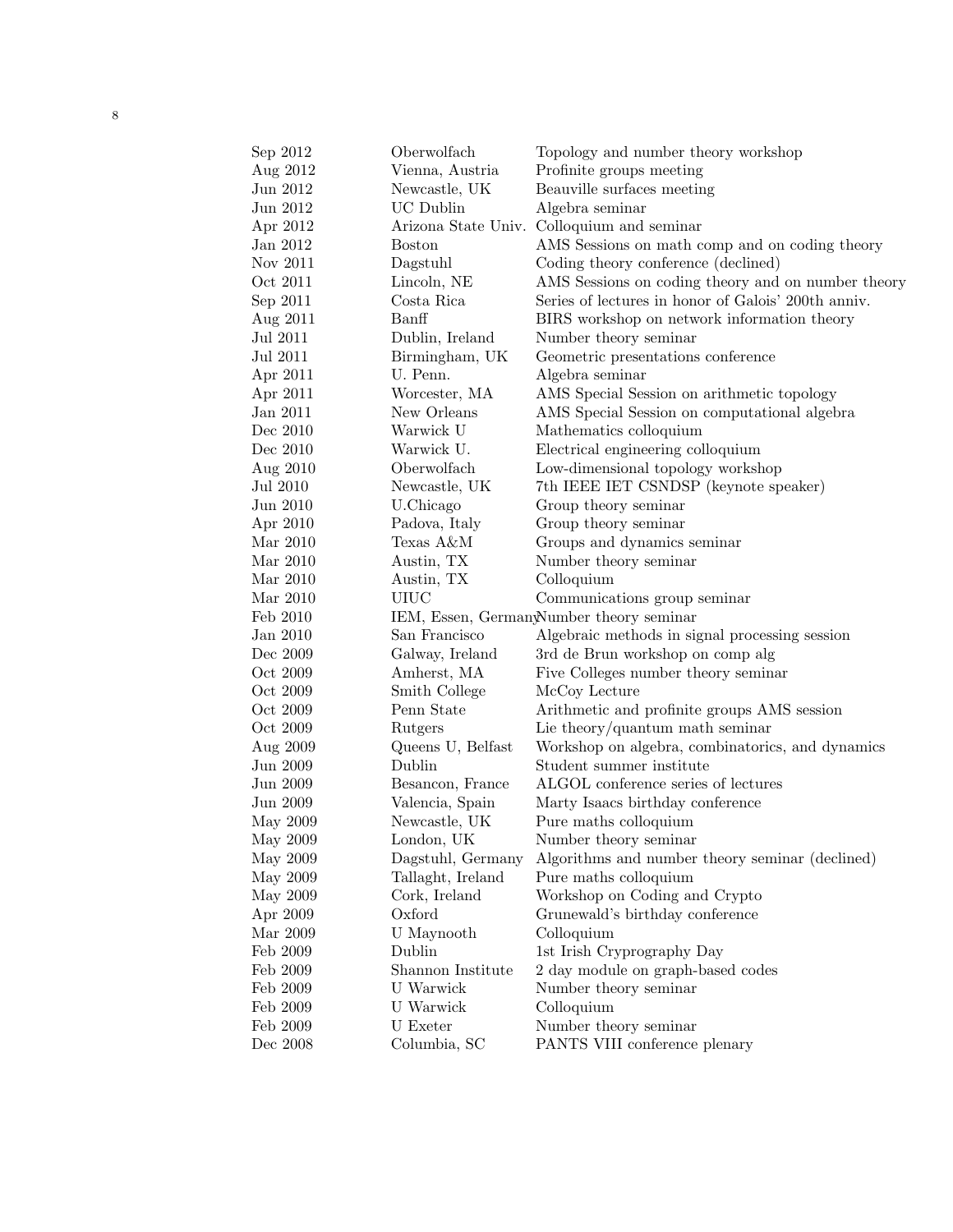| Dec 2008 | Vienna, Austria    | ESI profinite groups conference                  |
|----------|--------------------|--------------------------------------------------|
| Nov 2008 | UCD, Ireland       | Stokes inaugural lecture                         |
| Nov 2008 | Royal Holloway U   | Information security group seminar               |
| Nov 2008 | Royal Holloway U   | Colloquium                                       |
| Nov 2008 | UCD, Ireland       | UCD-Nottingham meeting                           |
| Oct 2008 | Banff (BIRS)       | Self-similarity workshop (declined)              |
| Sep 2008 | U Paris 7, France  | Analysis on groups seminar                       |
| Jun 2008 | Oberwolfach        | Profinite groups workshop                        |
| Apr 2008 | U Nebraska         | Colloquium                                       |
| Jan 2008 | U Chicago          | Group theory seminar                             |
| Nov 2007 | Montreal, Canada   | Labute retirement conference                     |
| Oct 2007 | Banff (BIRS)       | Low-dimensional topology and number theory       |
| Oct 2007 | Clemson, SC        | 22nd Clemson discrete math conference (declined) |
| Oct 2007 | Chicago, IL        | AMS coding theory session                        |
| Sep 2007 | Orono, ME          | Maine-Quebec number theory conference (declined) |
| Sep 2007 | Trentino, Italy    | Dan Segal's birthday conference                  |
| Sep 2007 | Dublin, Ireland    | Hamilton geometry/topology workshop              |
| Apr 2007 | Wake Forest        | <b>SERMON</b> plenary                            |
| Apr 2007 | U. Wisconsin       | Pro- $p$ day                                     |
| Mar 2007 | Davidson College   | AMS plenary                                      |
| Mar 2007 | Davidson College   | AMS session (Galois cohomology)                  |
| Feb 2007 | Montreal           | QC-VT number theory seminar                      |
| Feb 2007 | McGill Univ        | ECE seminar                                      |
| Feb 2007 | U. Indiana         | Algebra seminar                                  |
| Jan 2007 | UC San Diego       | Number theory seminar                            |
| Jan 2007 | <b>UCLA</b>        | Sensor Networks 2007                             |
| Nov 2006 | Wake Forest        | CS colloquium                                    |
| Nov 2006 | Georgia Tech       | Math colloquium                                  |
| Nov 2006 | Fields Institute   | Crypto workshop plenary (declined)               |
| Oct 2006 | U. Georgia         | Number theory seminar                            |
| Sep 2006 | Clemson            | Applicable algebra seminar                       |
| Sep 2006 | Columbia, SC       | <b>IEEE Student Section</b>                      |
| Jul 2006 | Berlin, Germany    | ANTS VII plenary                                 |
| Jul 2006 | UBC, Vancouver     | CNTA meeting                                     |
| May 2006 | ETH Zurich         | Engineering colloquium                           |
| May 2006 | Barcelona, Spain   | Number theory seminar                            |
| May 2006 | East High, Madison | FLT talk for children                            |
| Apr 2006 | U.Penn             | Galois theory conference (declined)              |
| Apr 2006 | Durham, NH         | AMS session (inverse Galois theory)              |
| Apr 2006 | <b>USC</b>         | Colloquium                                       |
| Apr 2006 | <b>MATC</b>        | Face recognition talk                            |
| Mar 2006 | SFU, Vancouver     | Colloquium                                       |
| Jan 2006 | Beckman Institute  | Face recognition seminar                         |
| Oct 2005 | <b>UBC</b>         | Seminar and colloquium                           |
| Oct 2005 | U.Nebraska         | AMS session (coding theory)                      |
| Jul 2005 |                    | Lausanne, Switzerland umber theory seminar       |
| Jul 2005 | Marseilles, France | Journees arithmetiques plenary                   |
| Apr 2005 | Colorado State     | Colloquium                                       |
| Feb 2005 | Princeton          | Applied math colloquium                          |
|          |                    |                                                  |

9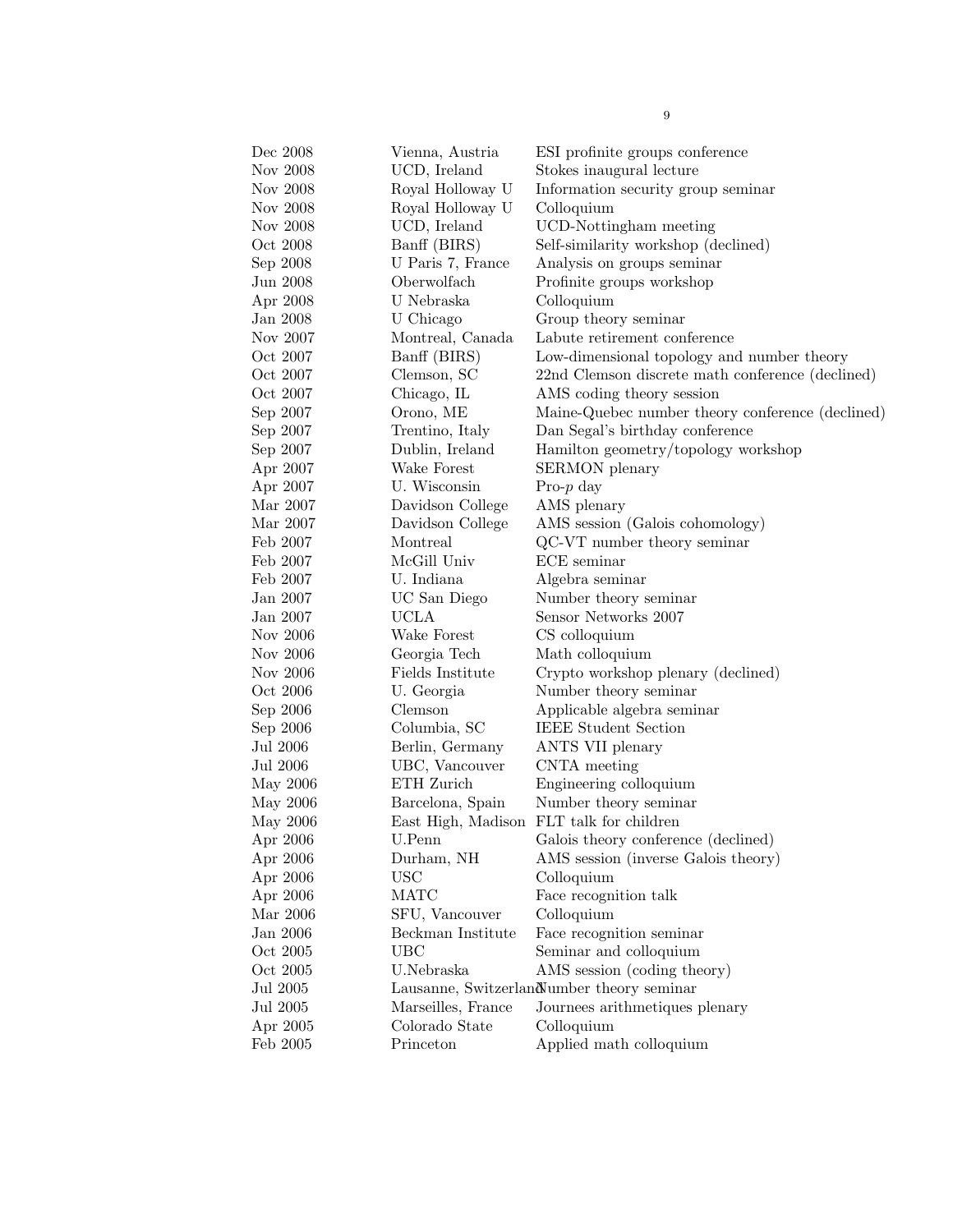| Feb 2005 | Princeton        | Number theory seminar                    |
|----------|------------------|------------------------------------------|
| Jan 2005 | U. Chicago       | Group theory seminar                     |
| Dec 2004 | MATC, Madison    | Cryptography talk                        |
| Jul 2004 | NCTS, Taiwan     | Coding theory special lectures           |
| Jun 2004 | Essen, Germany   | Frey's birthday conference               |
| Jun 2004 |                  | Duesseldorf, GermanyGroup theory seminar |
| May 2004 | Berlin, Germany  | Humboldt Univ. seminar & colloquium      |
| May 2004 | London, UK       | Algebra colloquium                       |
| May 2004 | Oxford, UK       | Group theory seminar                     |
| May 2004 | Cambridge, UK    | Number theory seminar                    |
| Dec 2003 | U. Texas         | Number theory seminar                    |
| Dec 2003 | Texas A&M        | Groups and dynamics seminar              |
| Oct 2003 | Boulder          | AMS coding session                       |
| May 2003 | ETH Zurich       | ECE colloquium                           |
| May 2003 | Oberwolfach      | Profinite groups meeting                 |
| May 2003 | ETH Zurich       | Number theory seminar                    |
| Mar 2003 | <b>Baltimore</b> | <b>JAMI</b> Knots and primes meeting     |
| Jan 2003 | Baltimore        | AMS session (knots and primes)           |
| Nov 2002 | Amherst, MA      | Five Colleges number theory seminar      |
| Nov 2002 | MIT              | ECE colloquium (LIDS)                    |
| Nov 2002 | U. of Florida    | John Thompson's birthday conference      |
| Oct 2002 | Chicago          | International law conference             |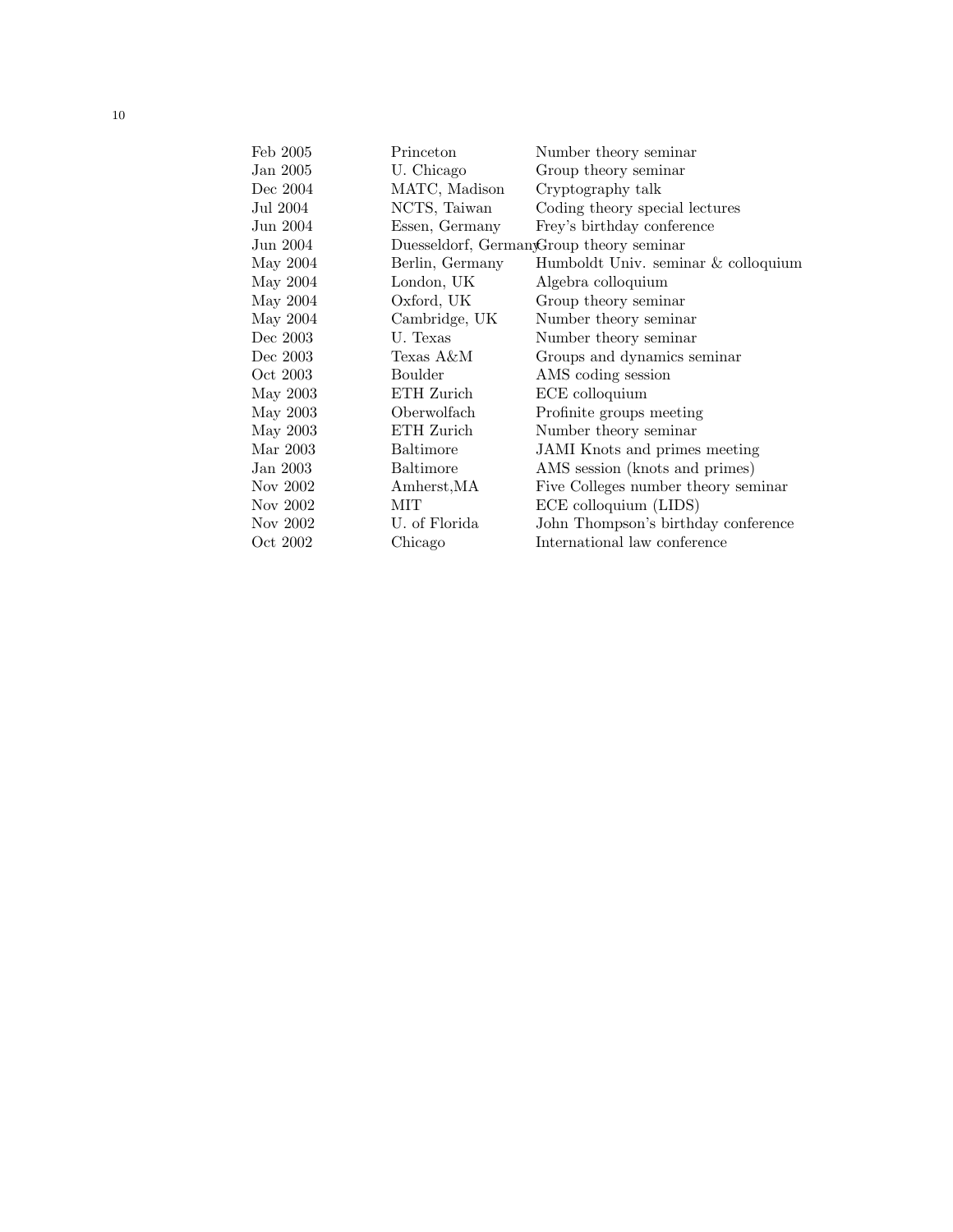## NIGEL BOSTON'S PUBLICATIONS

N.Boston, M.Bush, and F.Hajir, "Heuristics for p-class towers of real quadratic fields." Accepted to Journal of the Institute of Mathematics of Jussieu, 2018 (22 pages).

J.Lindberg, A.Zachariah, N.Boston, and B.Lesieutre, "The geometry of real solutions to the power flow equations." Accepted to Allerton Conference, 2018 (8 pages).

Z.Charles and N.Boston, "Exploiting algebraic structure in global optimization and the Belgian chocolate problem." Journal of Global Optimization, 2018, 72 (2), 241–254.

N.Boston and J.Wang, "The 2-class tower of  $Q($ √ −5460)." Accepted to Geometry, Algebra, Number Theory, and Their Information Technology Applications (Springer Proceedings in Math and Stats) in honor of Kumar Murty, invited paper, 2018 (9 pages).

N.Boston and J.Hao, "Quasi-quadratic residue codes and hyperelliptic curves." Accepted to AMS CONM volume on "Algebraic curves and their applications.", invited paper, 2018 (12 pages).

A.Zachariah, Z.Charles, N.Boston, and B.Lesieutre, "Distributions of the number of solutions to the network power flow equations." Accepted to invited session, ISCAS 2018 (5 pages).

N.Boston and J.Hao, "The weight distribution of quasi-quadratic residue codes." Advances in Mathematics of Communication, May 2018, 12(2): 363-385.

N.Boston and M.M.Wood, "Nonabelian Cohen-Lenstra heuristics over function fields." Compositio Mathematica 153 (2017), no. 7, 1372–1390.

N.Boston, M.R.Bush, and F.Hajir (with an appendix by J.Blackhurst) "Heuristics for p-class towers of imaginary quadratic fields." Math. Annalen , 368, Jun 2017, 633–669.

D.Pimentel-Alarcón, N.Boston, and R.Nowak, "A characterization of deterministic sampling patterns for low-rank matrix completion." IEEE Journal of Selected Topics in Signal Processing,vol. 10, no. 4, 623–636, Jun 2016.

J.Hao and N.Boston, "Quasi-quadratic residue codes and their weight distributions." Proceedings of Allerton Conference, 2016.

D.Pimentel-Alarcón, N.Boston, and R.Nowak, "A characterization of deterministic sampling patterns for low-rank matrix completion." Proceedings Allerton Conference, 2015.

N.Boston "A multivariate weight enumerator for tail-biting trellis pseudocodewords." Journal of Generalized Lie Theory and Applications , online 2015.

D.Conti and N.Boston "On the algebraic structure of linear tail-biting trellises." IEEE Trans. Information Theory , May 2015, 2283–2299

D.Pimentel-Alarcón, N.Boston, and R.Nowak, "Deterministic conditions for subspace identifiability from incomplete sampling, Proceedings IEEE ISIT 2015

V.Goksel, S.Xia, and N.Boston, "A refined conjecture for factoring iterates of quadratic polynomials over finite fields." Experimental Mathematics , Vol 24 (3), 304–311, 2015.

N.Barker, N.Boston, N.Peyerimhoff, and A.Vdovina "An infinite family of 2-groups with mixed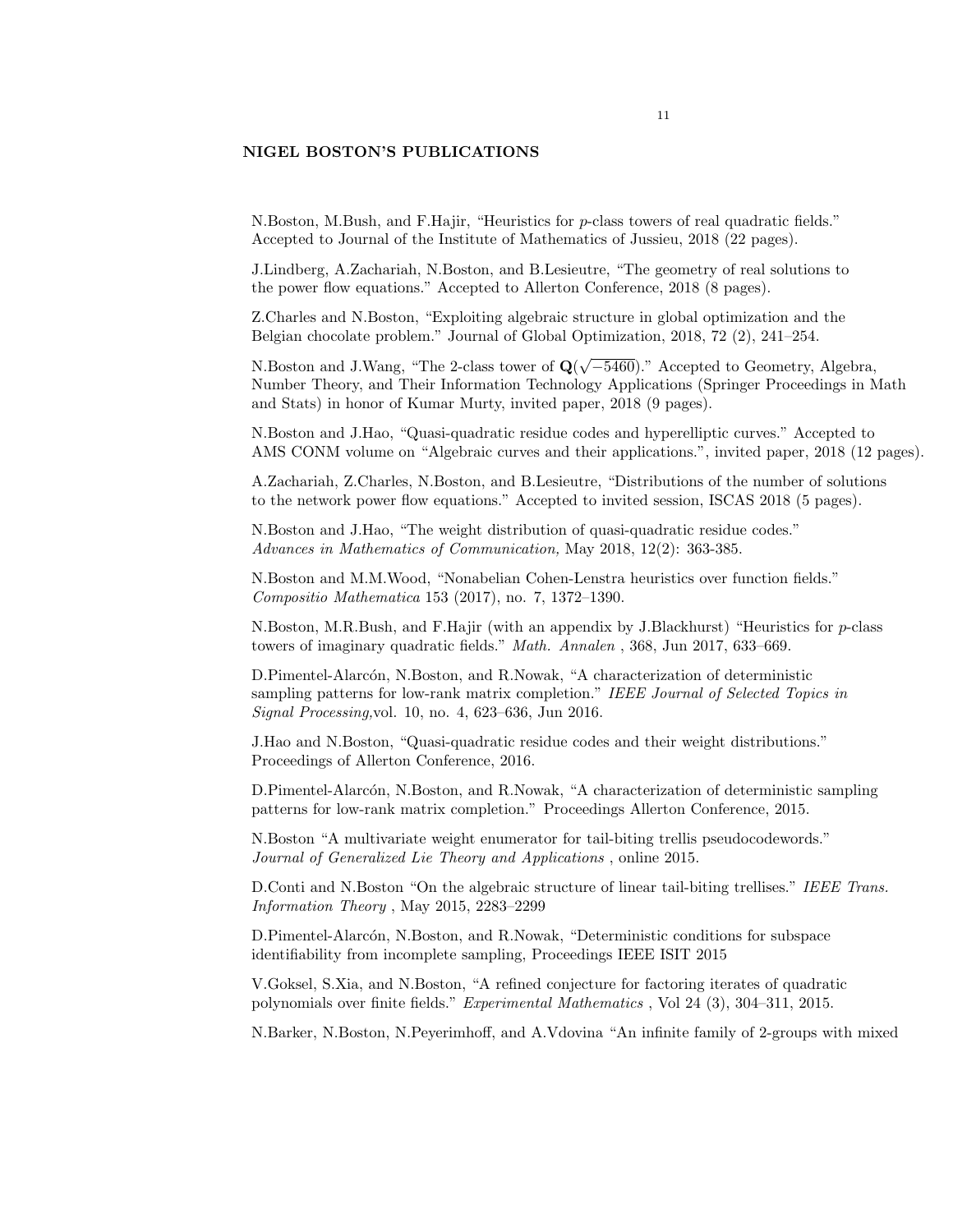Beauville structures." International Mathematical Research Notices , 2014. doi: 10.1093/imrn/rnu045 First published online: March 27, 2014 (18 pages).

N.Boston "A survey of Beauville p-groups." Appeared in Proceedings of Conference on Beauville surfaces, Springer Proc. in Math and Stats 123 (4 pages).

N.Barker, N.Boston, N.Peyerimhoff, and A.Vdovina "Regular algebraic surfaces: Ramification, structures and projective planes." Appeared in Proceedings of Conference on Beauville surfaces, Springer Proc. in Math and Stats 123 (18 pages).

N.Boston and T.-T.Nan "A refinement of the four-atom conjecture." Proceedings of NetCod 2013.

N.Boston "Applications of algebra to communications, control, and signal processing." Book, published by Springer, 2012.

N.Boston "On the Belgian Chocolate Problem and output feedback stabilization: efficacy of algebraic methods." Allerton 2012 Proceedings.

D.Conti and N.Boston "The factorization theorem and new algebraic insights into the theory of linear trellises." Allerton 2012 Proceedings.

N.Boston and T.-T.Nan "Large violations of the Ingleton inequality." Allerton 2012 Proceedings.

D.Conti and N.Boston "Factoring linear trellises." IZS 2012 Proceedings.

N.Barker, N.Boston, and B.Fairbairn "A note on Beauville p-groups." Experiment. Math. 21, Issue 3 (2012), 298–306.

R.Jones and N.Boston, "Settled polynomials over finite fields." Proc. Amer. Math. Soc. 140 (2012), 1849–1863.

N.Barker, N.Boston, N.Peyerimhoff, and A.Vdovina "New examples of Beauville surfaces." Monatshefte für Mathematik 166, no 3-4,  $(2012)$ , 319–327.

N.Boston and J.Ellenberg "Random pro-p groups and random tame Galois groups." Invited Paper for *Groups, Geometry, and Dynamics* 5(2): 265-280 (2011) in honor of Fritz Grunewald.

D.Conti and N.Boston "Matrix representations of trellises and enumerating trellis pseudocodewords. " Allerton 2011 Proceedings.

W.-Y.Lin, Y.-L.Chiu, K.R.Widder, Y.H.Hu, and N.Boston "Robust and accurate curvature estimation using adaptive line integrals." EURASIP Journal on Advances in Signal Processing (2010).

R.Arora, C.R.Dyer, Y.H.Hu, and N.Boston "Matching in camera networks using projective joint invariant signatures." ICDSC 2010 Proceedings.

W.-Y.Lin, K.R.Widder, Y.H.Hu, and N.Boston "An integral-based curvature estimation and its application in face recognition." ICME 2010 Proceedings.

N.Boston and G.McGuire "The weight distributions of cyclic codes with two zeros and zeta functions." Journal of Symbolic Computation. 45 (7), 723–733 (2010).

N.Boston "Spaces of constant rank matrices over GF(2)." Electron. J. Linear Algebra 20 (2010), 1-5.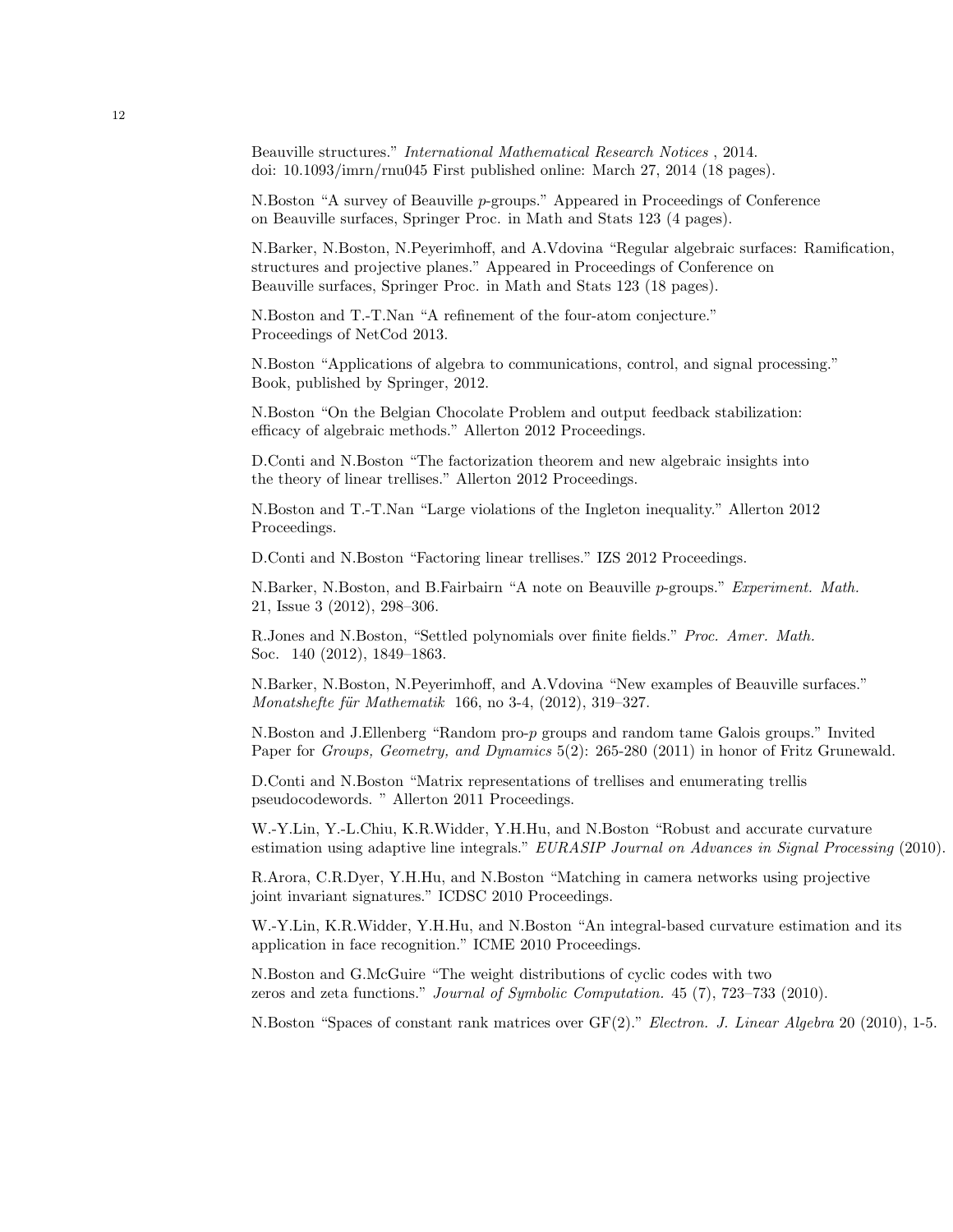K.R.Widder, Y.H.Hu, N.Boston, and W.-Y.Lin "Distortion detection for 3D face recognition performance improvement using eigenmouths." ISCAS 2010 Proceedings.

N.Boston "Large transitive groups with many elements having fixed points." Contemporary Mathematics 524, 11–15, AMS volume in honor of Marty Isaacs (2010).

Z.Hong, K.Liu, N.Boston, and A.Sayeed "Algebraic number precoding for space-time block codes." IEEE Transactions on Information Theory. 55, No. 6, 2696–2704, June 2009.

N.Boston and N.Markin "The fewest primes ramified in a G-extension of Q" Annales des Sciences mathématiques du Québec. 33 no 2, 145–154 (2009).

K.R.Widder, Y.H.Hu, W.-Y.Lin, and N.Boston "Summation invariant multi-region fusion comparison." ISCAS 2009 Proceedings, May 2009.

N.Boston "Random pro-p groups and random Galois groups." Invited paper, Annales des Sciences mathématiques du Québec. **32**, no 2. (2009)

B.R.Barmish and N.Boston "Risk and return considerations in The Weakest Link." American Math Monthly, 116 (4), 305–315, April 2009.

N.Boston and R.Jones "The image of an arboreal Galois representation." (Invited paper for Serre's 80th birthday). Pure  $\mathcal B$  Applied Mathematics Quarterly Vol 5 (1), 213–225 (2009)

N.Boston and M.Darnall "Elliptic curve and hyperelliptic curve cryptography fundamentals and implementations." Chap 8, 171–190, "Cryptographic Engineering" (ed. Koc)

K.R. Widder, W.-Y. Lin, N. Boston, and Y.H. Hu "Planar-projective summation invariant features for camera networks." Appeared in ICASSP 2008, 753–756.

Q.Zhang and N.Boston "Stylometric watermarking." Appeared in IIHMSP 2008, 477–480.

J.D.Wierer, W.U.Bajwa, N.Boston, and R.D.Nowak "Characterizing decoding robustness under parametric channel uncertainty." Appeared in 45th Annual Allerton Conference on Communication, Control, and Computing 2007.

K.R. Widder, W.-Y. Lin, N. Boston, and Y.H. Hu "From moving frames to summation invariants: procedures, properties and application." Technical Report ECE-07-05, Dept. Elec. Comp. Eng., University of Wisconsin-Madison, Madison, WI, Sept. 2007.

A.Slater, Y.H.Hu, and N.Boston "Multiscale integral invariants for facial landmark detection in 2.5D data." Appeared in MMSP 2007.

W.-Y.Lin, M.-Y.Chen, K.Widder, Y.H.Hu, and N.Boston "Fusion of multiple facial regions for expression-invariant face recognition." Appeared in MMSP 2007.

W.-Y.Lin, K.-C.Wong, N.Boston, and Y.H.Hu "3D face recognition under expression variations using similarity metrics fusion." Appeared in ICME 2007.

N.Boston and R.Jones "Arboreal Galois Representations." (Invited paper.) Geometriae Dedicata 124, (2007) 27–35.

J.D.Wierer and N.Boston "A handwritten digit recognition algorithm using two-dimensional hidden Markov models for feature extraction." Appeared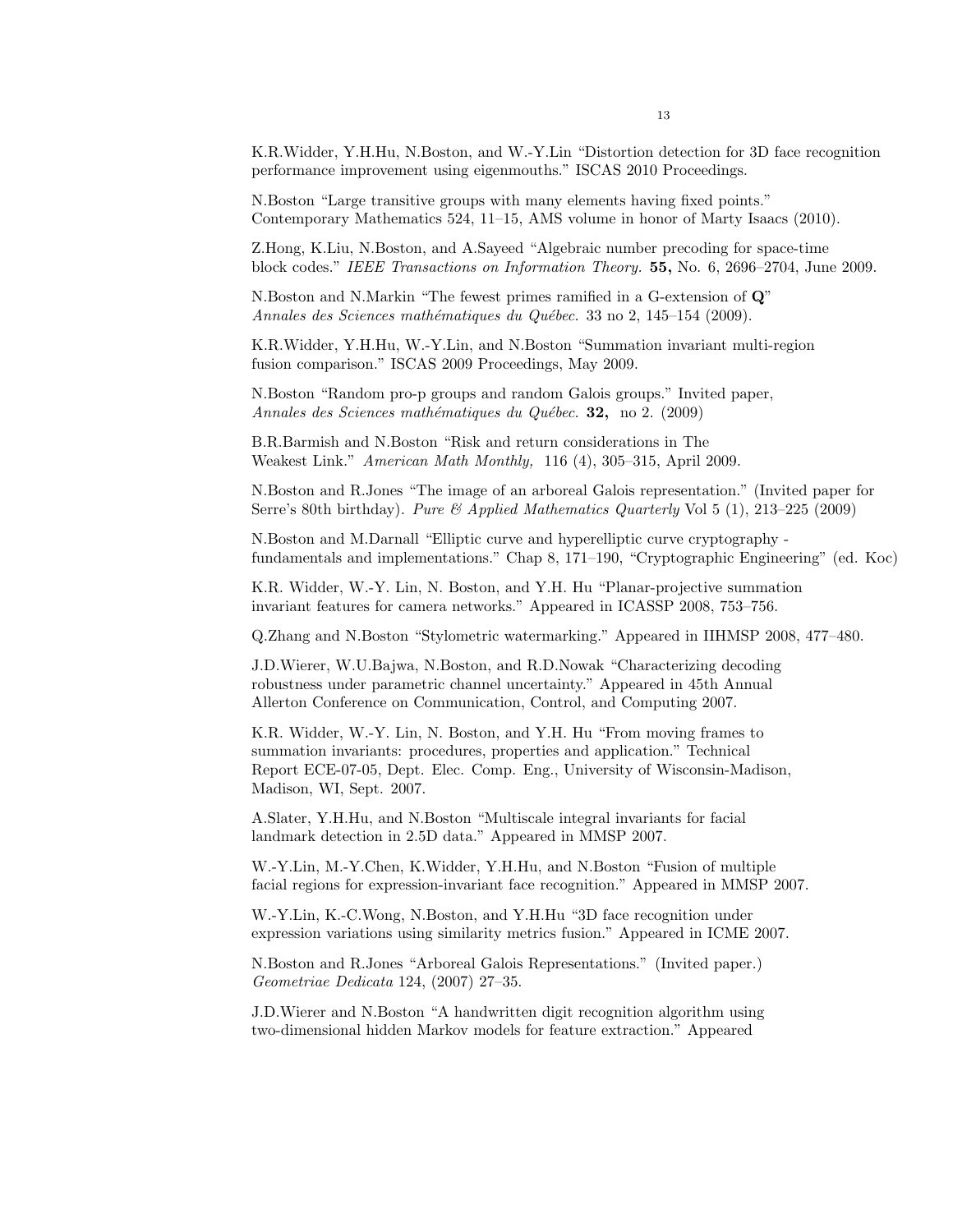in ICASSP 2007.

N.Boston and H.Nover "Computing pro-p Galois groups." (Invited paper.) Lecture Notes in Computer Science 4076, ANTS VII, 1-10.

K.C. Wong, W. Y. Lin, Y.H. Hu, N. Boston, and X. Zhang, , "Optimal linear combination of facial regions for improving identification performance." IEEE Transactions SMC Part-B. 37, (2007), 1138–1148.

J.D.Wierer and N.Boston "Newton polytopes of two-dimensional hidden Markov models." Experimental Math. 16 (2007), 227–237

N.Boston "Galois groups of tamely ramified p-extensions. " Journal de Théorie des Nombres de Bordeaux 19 (2007), 59–70.

V.Raghavan, A.M.Sayeed, and N.Boston "Near-optimal codebook constructions for limited feedback beamforming in correlated MIMO channels with few antennas" Appeared in ISIT 2006.

W.-Y.Lin, K.-C.Wong, N.Boston, and Y.H.Hu "Fusion of summation invariants in 3D human face recognition" Appeared in CVPR 2006.

N.Boston "Embedding 2-groups in groups generated by involutions." Journal of Algebra. 300 (2006), no. 1, 73-76.

W.-Y.Lin, K.-C.Wong, N.Boston, and Y.H.Hu "3D human face recognition using summation invariants" Appeared in ICASSP 2006.

N.Boston and J.Ellenberg "Pro-p groups and towers of rational homology spheres." Geometry and Topology. 10 (2006), 331–334.

W.-Y. Lin, K.-C. Wong, Y.-H. Hu, and N. Boston "Face recognition using 3D summation invariant features" Appeared in ICME 2006.

N.Boston "Graph-based codes." Invited paper, in "Recent trends in coding theory and its applications", AMS/IP monograph 41 (2007), 91–122.

N.Boston "Galois  $p$ -groups unramified at  $p$ -a survey." Invited paper, AMS Contemporary Math series 416 (2006) "Primes and knots", 31–40.

W.-Y.Lin, N.Boston, and Y.H.Hu "Summation invariant features for 3D face recognition." Appeared in Proceedings of MMSP 2005.

S.Nitinawarat and N.Boston "A complete analysis of space-time group codes." Appeared in Proceedings of the 43rd Annual Allerton Conference on Communication, Control, and Computing 2005.

A.Ganesan and N.Boston "Universally decodable matrices." Appeared in Proceedings of the 43rd Annual Allerton Conference on Communication, Control, and Computing 2005.

V.Raganthan, A.Sayeed, and N.Boston "When is limited feedback for transmit beamforming beneficial?" Appeared in Proceedings of ISIT 2005.

N.Boston "Reducing the Fontaine-Mazur conjecture to group theory."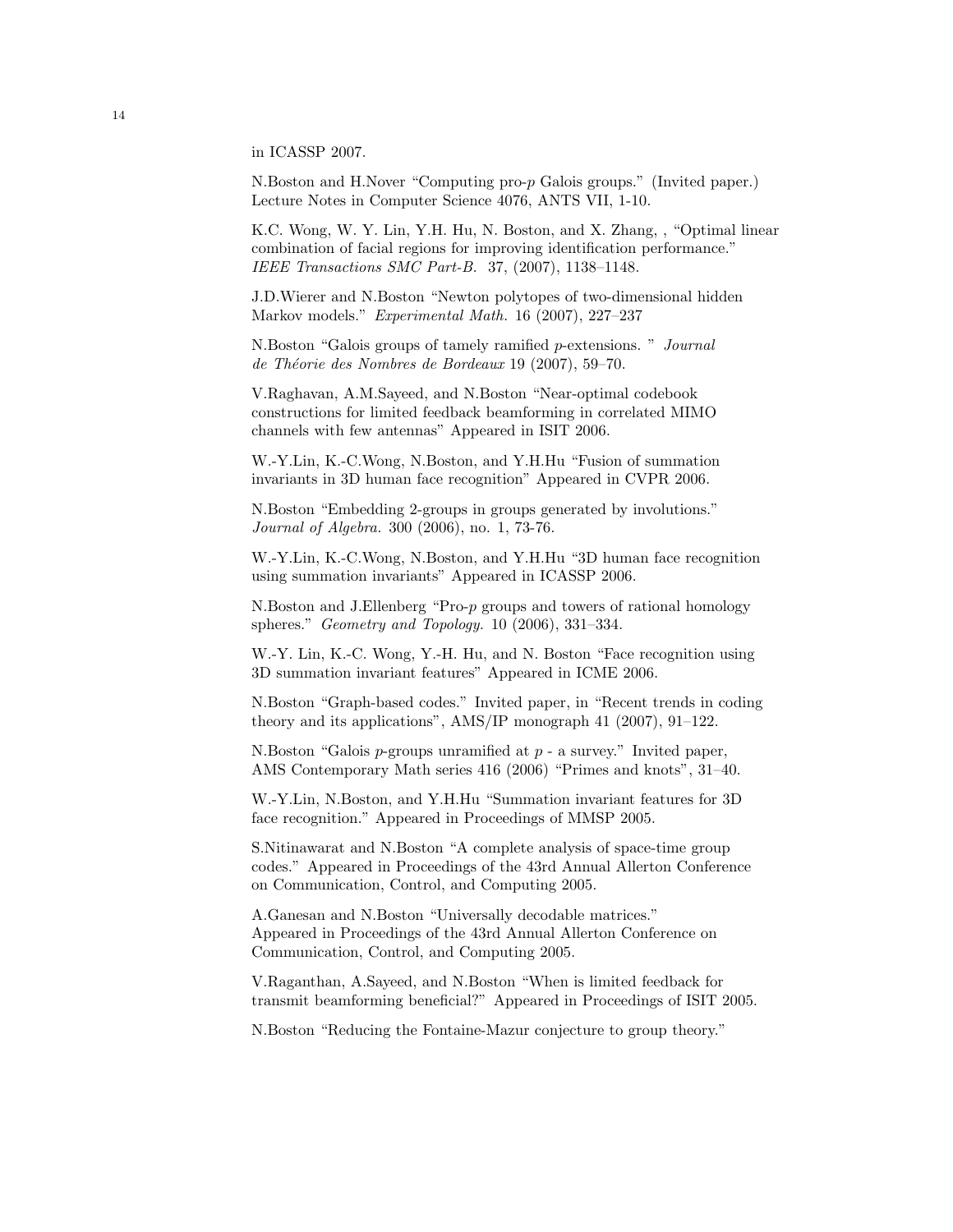Invited paper, in "Progress in Galois Theory" (Voelklein, Shaska eds.), the proceedings of Thompson's 70th birthday conference, 39-50, 2005.

W.Y.Lin, N.Boston, and Y.H.Hu "Summation invariant and its applications to shape recognition." Appeared in Proceedings of ICASSP 2005.

Q.Zhang and N.Boston "A cryptanalytic method for embedding video watermarks." Appeared in Proceedings of ICASSP 2005.

N.Boston "Pipelined IIR filter architecture using pole-radius minimization." Journal of VLSI Signal Processing , 39, 323-331, 2005.

N.Boston and I.M.Isaacs "Class numbers of p-groups of a given order." Journal of Algebra 279 (2004), no. 2, 810-819.

N.Boston "Strategies for the Weakest Link." Amer. Math. Monthly 110 (2003), no. 4, 330-334.

Q.Zhang and N.Boston "Quantization index modulation using the  $E_8$ lattice." Appeared in Proceedings of the 41st Annual Allerton Conference on Communication, Control, and Computing 2003.

N.Boston "Is biometrics measuring up?" Journal of Law, Technology, and Policy 2, (Fall 2002), 421-423.

N.Boston and C.R.Leedham-Green "Explicit computation of Galois p-groups unramified at p." Journal of Algebra 256 (2002) no. 2, 402-413.

N.Boston, C.Clancy, Y.Liow, and J.Webster "Genus two hyperelliptic curve coprocessor." Appeared in Proceedings of CHES 2002.

N.Boston "Makhoul's conjecture for  $p = 2$ ." Appeared in Proceedings of ICASSP 2001.

N.Boston "Bounding minimum distances of cyclic codes using algebraic geometry." Appeared in Proceedings of WCC 2001. Electronic Notes in Discrete Math, Volume 6, April 2001, 385-394.

N.Boston and J.L.Walker "2-groups with few conjugacy classes." Proc. Edinburgh Math. Soc. (2) 43 (2000), no. 1, 211-217

N.Boston "The educational use of computer algebra systems at the University of Illinois." (Invited paper) "Handbook of Computer Algebra: Foundations, Applications, Systems" (Grabmeier, Kaltofen, Weispfenning eds.), Springer 2001.

N.Boston "P-adic Galois representations and pro-p groups." Proceedings of the Durham 1997 Pro-p groups meeting. (Invited paper) "New horizons in pro-p groups." (du Sautoy, Segal, Shalev eds.) Birkhaüser 2000.

N.Boston and D.Perry "Maximal 2-extensions with restricted ramification." Journal of Algebra 232 (2000), no. 2, 664-672.

N.Boston and D.Ose "Characteristic p Galois representations that are produced by Drinfeld." Canadian Math. Bull. 43, no. 3, 282-293 (2000)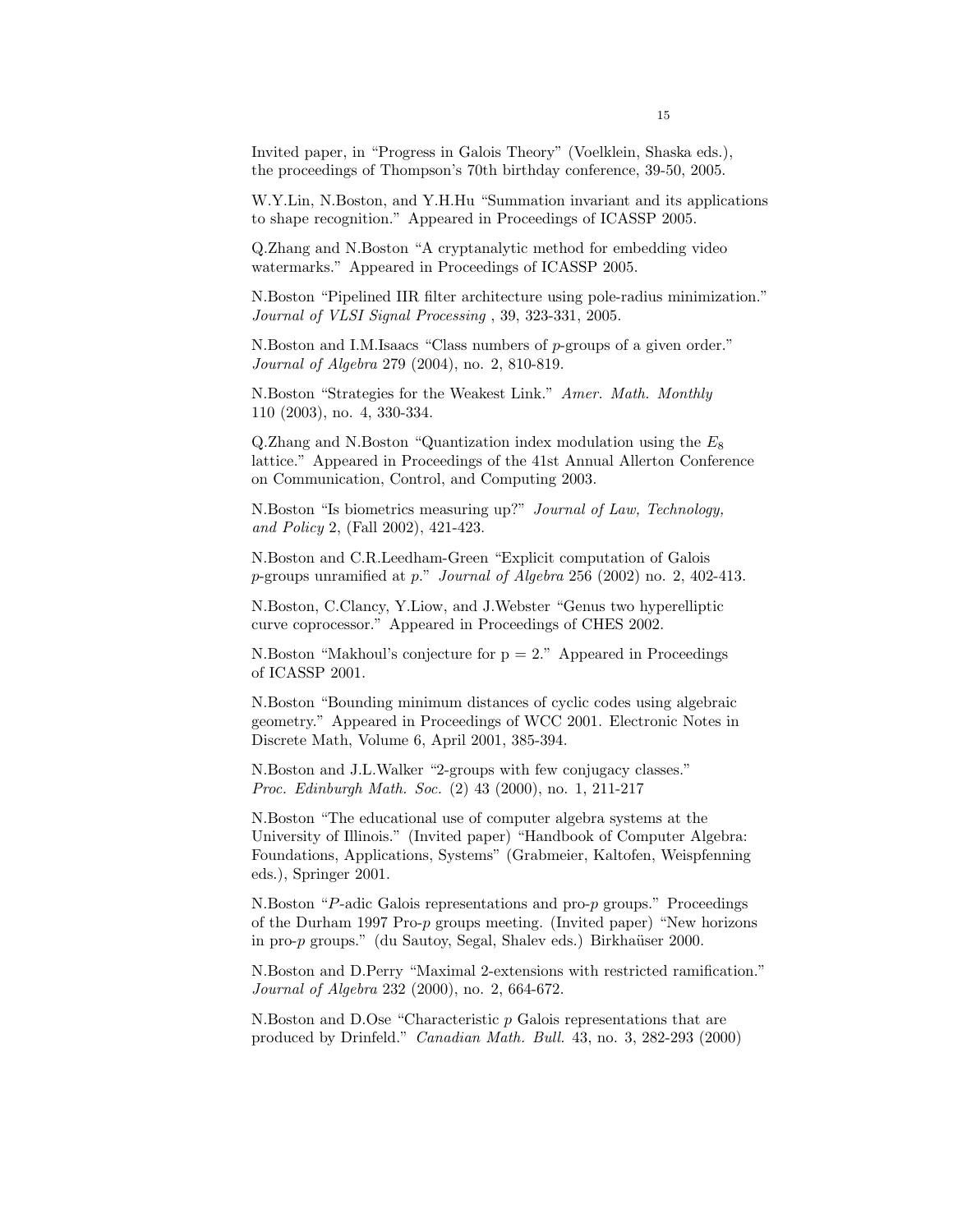S.Basu and N.Boston "Identifiability of polynomial systems." UIUC Technical Report.

N.Boston "Some cases of the Fontaine-Mazur conjecture, II." Journal of Number Theory 75, no. 2, 161-169 (1999)

N.Boston "The unramified Fontaine-Mazur conjecture." Procs of the ESF Conference on Number Theory and Arithmetical Geometry, Spain 1997.

N.Boston and C.R.Leedham-Green "Counterexamples to a conjecture of Lemmermeyer." Arch. Math. (Basel) 72, no. 3, 177-179 (1999)

N.Boston "The minimum distance of the [137, 69] binary quadratic residue code." IEEE Transactions in Information Theory 45, no. 1, 282 (1999)

N.Boston "A use of computers to teach group theory and introduce students to research." Journal of Symbolic Computation 23, 453-458 (1997)

N.Boston "Some calculus and open problems in finite group theory." in "Proceedings of the First Jamaican Conference on Group Theory and its Applications" (1997)

N.Boston "A probabilistic generalization of the Riemann zeta function." in "Analytic Number Theory: Proceedings of a Conference in Honor of Heini Halberstam, Volume I" (1996)

N.Boston "A Taylor-made plug for Wiles' proof." College Mathematics Journal 26 (2), 100-105 (1995)

N.Boston and A.J.Granville "Review of Marilyn vos Savant's book "The world's most famous math problem" " American Mathematical Monthly, 102, 470-473 (1995)

N.Boston "A refinement of the Faltings-Serre method." Séminaire de Théorie des Nombres, Paris, 1992-93

N.Boston and M.L.Greenwood "Quadratics representing primes." American Mathematical Monthly 102, 595-599 (1995)

N.Boston, W.Dabrowski, T.Foguel, P.Gies, D.Jackson, J.Leavitt, and D.Ose "The proportion of fixed-point-free elements of a transitive permutation group." Communications in Algebra 21 (9), 3259-3275 (1993)

N.Boston and S.V.Ullom "Representations related to CM elliptic curves." Mathematical Proceedings Cambridge Philosophical Society 113, 71-85 (1993)

N.Boston "Some cases of the Fontaine-Mazur conjecture." Journal of Number Theory 42, 285-291 (1992)

N.Boston "Families of Galois representations - increasing the ramification." Duke Mathematical Journal 66, 357-367 (1992)

N.Boston, H.W.Lenstra,Jr. and K.A.Ribet "Quotients of group rings arising from two-dimensional representations." C. R. Acad. Sci. Paris, t.312, Série I, p.323-328 (1991)